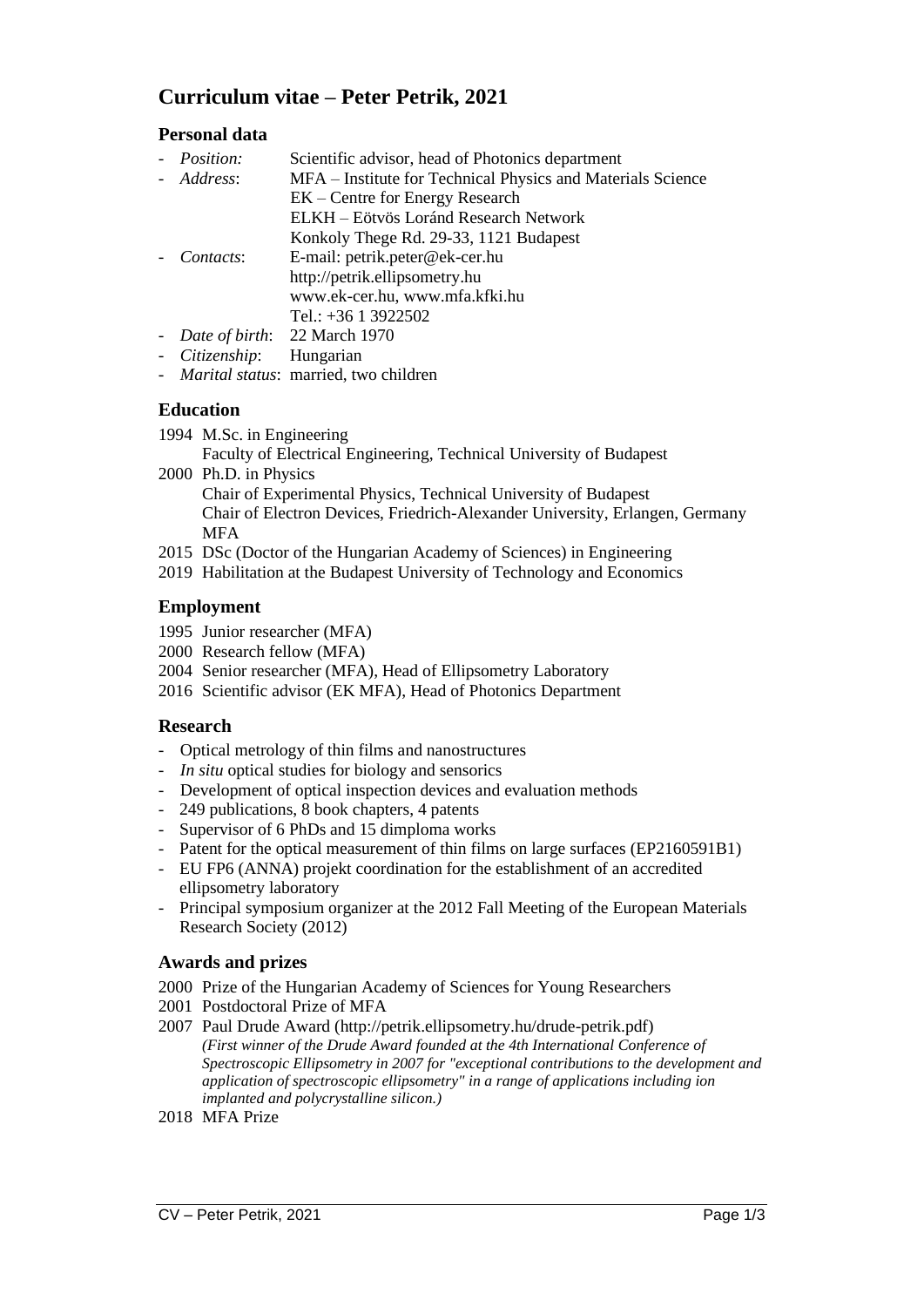#### **Guest research**

- 1994 Friedrich-Alexander University (FAU) and Fraunhofer IISB, Germany, 6 months, TEMPUS Grant for diploma
- 1995 FAU and IISB, Germany, 1 year, DAAD Grant for PhD
- 1996 FAU and IISB, Germany, 2 months, Soros Grant
- 1997 FAU and IISB, Germany, 3 months, DAAD Grant
- 2000 FAU and IISB, Germany, 4 months, Eötvös Grant
- 2006 University of Toledo, USA, 6 months, HAESF Grant
- 2012 Fraunhofer IISB, Germany, 12 months, EMRP Researcher Excellence Grant
- 2013 Delft University of Technology, Netherlands, 12 months, EMRP Researcher Excellence Grant
- 2016 Federal Institute for Materials Research and Testing (BAM), Germany, 2 months, DAAD Grant

#### **Research grants and projects**

- Volkswagen Project ((1997-1999), supported by the Volkswagen Foundation, "Development of optical models for polysilicon layers at high temperature for in situ spectro-ellipsometric measurements during chemical vapor deposition"; project coordinator
- OTKA Postdoctoral Grant (2000-2003), Hungary, "Characterization of polysilicon films using spectroscopic ellipsometry", principal investigator
- EU IST-2000-29352, FECLAMplus (2001-2003), "Ferroelectric CVD layers for Memory Applications; MFA coordinator
- Bolyai Grant (2003-2005), MTA Hungary, principal investigator
- OTKA K61725 (2006-2009): Ellipsometric modeling of nanograin structures and thin films for biological and (opto)electronical applications; principal investigator
- EU FP6 ANNA (2007-2010), "European Integrated Activity of Excellence and Networking for Nano and Micro-Electronics Analysis" - establishment of the accredited Ellipsometry Laboratory of MFA (http://www.ellipsometry.hu); MFA coordinator
- PVMET08 (2008-2011), Hungarian NKTH project; "Development of metrology tools based on electrical and optical techniques for in-line and laboratory qualification of thin film solar cells"; participant
- DAAD-MÖB (2010-2011), German-Hungarian project financed by the German and Hungarian government); "Characterization of gate stacks by ellipsometry"; project leader
- EU STREP FP7, P3SENS (2010-2012), "Polymer photonic multiparametric biochemical sensor for point of care diagnostics"; participant
- Bolyai Grant (2010-2011), MTA Hungary, principal investigator
- OTKA K81842 (2010-2012), "Protein and nanocrystalline semiconductor layers for sensors and photovoltaics"; principal investigator
- EU FP7 EMRP Researcher Excellence Grant (2012) at the Fraunhofer IISB, "Metrology for thin films"; principal investigator at IISB
- EU FP7 EMRP Researcher Excellence Grant (2013) at the TU Delft, Netherlands, "Scatterometry"; TU Delft coordinator
- KMR\_12\_1 (2013-2014), Hungarian project; "Optical mapping tool for thin films on industrial scales"; participant
- EU FP7 E450EDL (2013-2016); "European 450mm equipment demo line"; participant
- EU FP7 SEA4KET (2013-2016); "Assessment experiments in nanoelectronics and smart systems"; participant
- OTKA K115852 (2015-2018), "Development and optical monitoring of nanostructures for sensing"; principal investigator
- NVKP\_16-1-2016-0014 (2017-19), "Az atomerőművekben használt cirkónium ötvözetek anyagszerkezeti változásainak hatása a fűtőelemek épségére és a